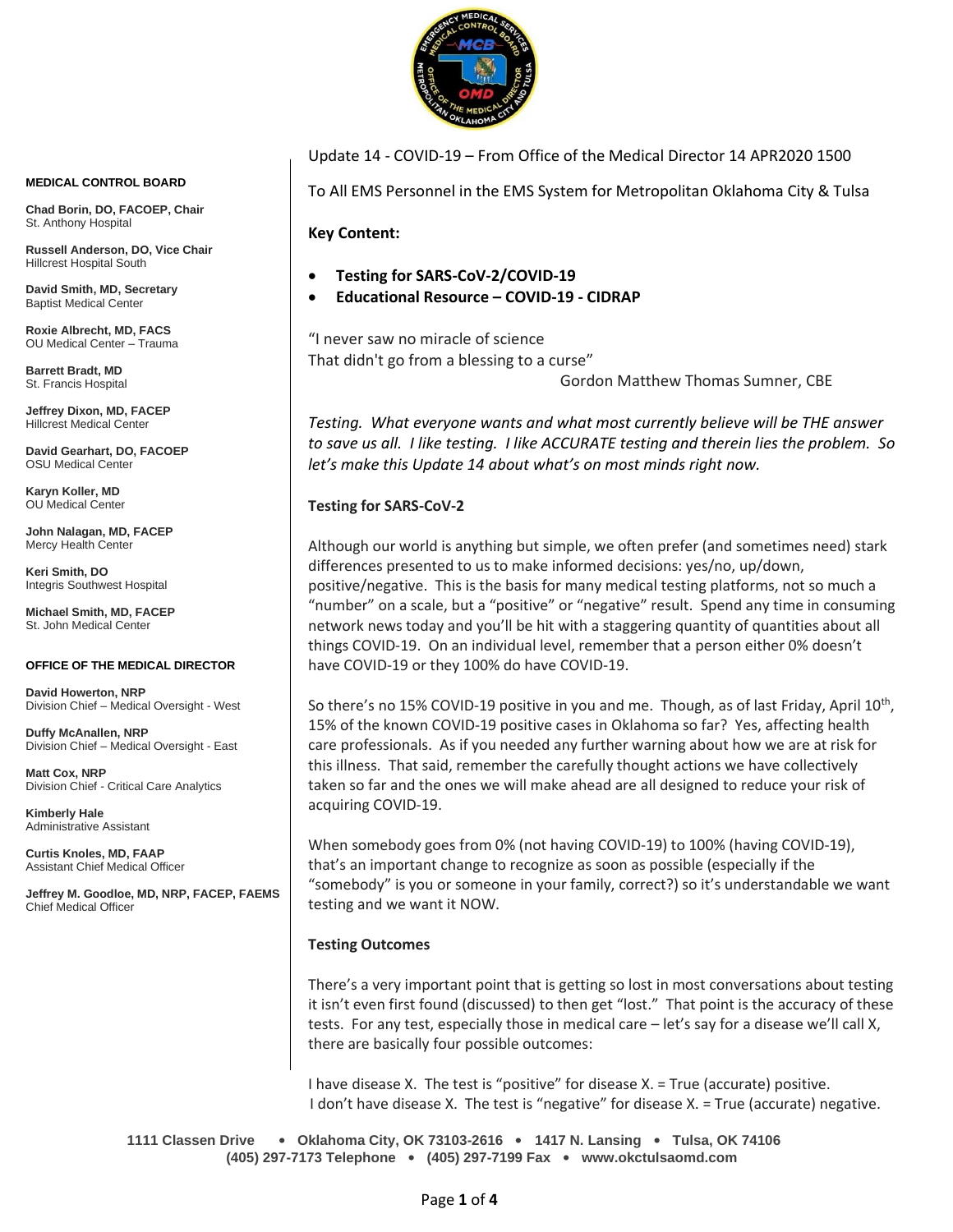Perfect! Just what we need. Okay, sign me up for the test, you and everybody would understandably say. Hold on, though. We have two more of the four possible outcomes of this test:

I don't have disease X. The test is "positive" for disease X. = False (inaccurate) positive. I have disease X. The test is "negative" for disease X. = False (inaccurate) negative.

Now we have problems, don't we? Neither of those inaccuracies are good, are they? What are the consequences of having a test that isn't reliable?

If you don't really have the disease, but the test says you do, then you could suffer 1) physically, such as experiencing nasty side effects of medications or other therapies trying to cure you of what you don't really have; 2) mentally, through the anxiety related to an infectious disease and its impact on those around you, your spouse, your kids, etc.; and 3) economically, through the loss of work in forced quarantine time, understandably trying to keep you from spreading this illness – again that you don't actually have – in the workplace and to patients. Not good.

What's even worse though is the false negative. Now you really do have the disease, but because the test is inaccurate, you've been given false reassurance. You don't take precautions that you would if the result was accurate, and in the case of an infectious disease? You guessed it. You aren't receiving supportive treatment and you are unknowingly infecting others your family, your co-workers, and your patients. Really, really not good.

Here's a sobering article from the April 12th Sacramento (California) Bee, their local newspaper:

## <https://www.sacbee.com/news/coronavirus/article241953031.html>

## **Today's Tough Testing Realities**

Just today on an update web conference with the EMS physician medical directors of the 50 largest US cities and key international cities, is this latest about testing:

There are now 106 tests listed on the FDA website related to coronavirus testing. Think about the whole timeline for SARS-CoV-2. It starts with its first illnesses in China in late 2019, likely as late as December, then its identification on January  $5<sup>th</sup>$  as the causative organism for the pandemic we are experiencing today. January  $5<sup>th</sup>$ . First identification. And today is just 100 days exactly from then. So in 100 days from even figuring out what this virus is, we have 106 tests that are fully vetted, fully scientifically validated, absolutely accurate? Not close.

The FDA and the US federal government in general is under pressure to get us all fast answers. The danger in fast is that it takes time to confirm accuracy. And that frankly isn't happening. Here's exact quotes in discussions I'm in about these tests available to the public in the US today: "It's the Wild West." "About half of these are pure junk." Leaves one feeling comfortable, doesn't it? Anything but.

These tests are not FDA certified as accurate. They are simply acknowledging their existence at this point with very little to almost no scientific proof of accuracy. We could debate what makes a test in medicine "accurate enough" but nearly any medical research worth its salt has to prove that a finding is certain enough that there is only less than 5% chance that the finding is due to chance alone. Meaning, if we translate that to testing…at least 95/100 that have Disease X would then test positive for X = 95%+ true positive (that's also known as a test's "sensitivity" = tested positives divided by all that are really positive). Same applies to the negative, so we'd want to see at least 95/100 that don't have Disease X getting a negative for X result (also known as a test's "specificity" = tested negatives divided by all that are really negative). In fact, in the case of COVID-19, wouldn't you and I want a test that is even more "specific" or in other words, more accurate in telling us we don't have COVID-19 than just 95%? Sure. We'd want that closer to 100% to best control the spread of COVID-19 and help those that need supportive treatment get it sooner than later.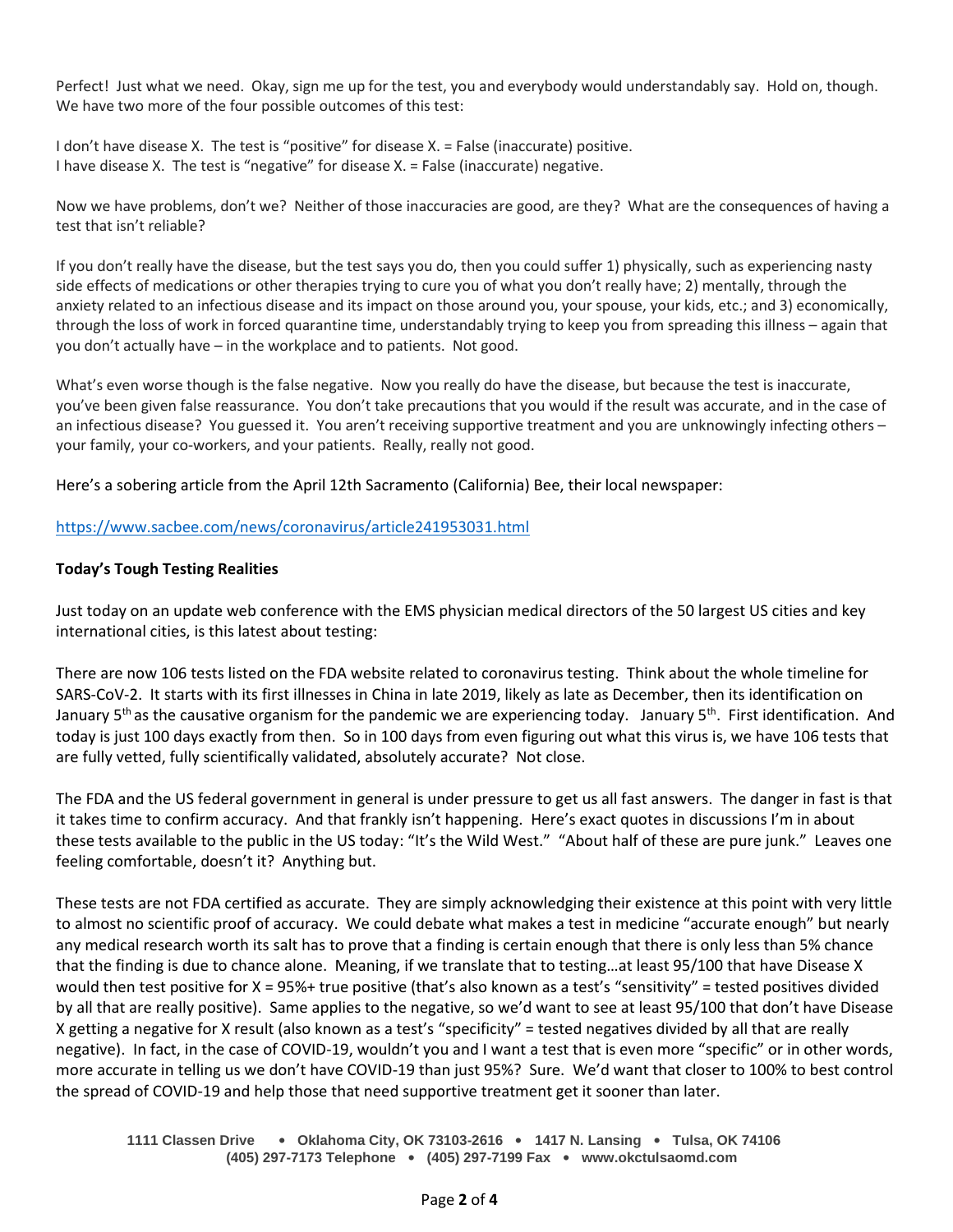# **Types of Testing for COVID-19**

Nasal swab virus testing – this is likely the first kind of test you have in mind when talking about COVID-19 testing. It has been around the longest (though 'longest" is weeks in this case) and best studied so far. It samples your nasopharynx (the back part of your nose) and collects a specimen on the swab, which is put in a liquid to preserve it, it goes to a lab, and is run on a machine, poof….a few hours later, a result. Hopefully, accurate, but there's many steps there, and if the sample wasn't taken properly, that alone can mess up the accuracy. This is a process that looks for virus itself, the actual SARS-CoV-2 and if it's hanging around in your respiratory system.

Blood antibody testing – lots of hype ("results within minutes!!!!!") and hope about this one. This is likely the one you may be hearing the most discussion about these days. This uses a blood sample. This looks for the presence of two different types of antibodies (your body's natural "police" against infections) in your blood. In the case of COVID-19, it's looking for an antibody called anti-SARS-CoV-2 IgM and another antibody called anti-SARS-CoV-2 IgG. Yes, this gets detailed very quickly, but the details are important.

Let's go back to Update 13 and study this illustration – and the descriptive text - of the classic pattern of COVID-19 illness:



*(Image source: Dr. Paul Pepe – Metropolitan Municipalities EMS Medical Directors Alliance Briefing April 3, 2020)*

The exposure could be anywhere from 2-14 days before symptoms, if symptoms even arise. The typical time from exposure to onset of symptoms we notice is 5 days at present, based on data from around the world, especially China and Italy. The symptoms are most commonly fever, achy muscles (myalgias), cough, and congestion. Sometimes gastrointestinal symptoms occur, such as nausea, vomiting, or diarrhea.

In the less than 20% that need hospitalization, it's often about a week after symptoms start. It's not an immediate need for hospitalization. Most of those folks needing hospitalization are because of problematic shortness of breath. The estimated 5% of total infected persons that require ICU care do so because of severe lung problems, to an extent that more than just oxygen, something like a ventilator is needed to do the work of breathing for the patient.

It's important to understand the timeline of illness because when to test for antibodies and what they mean is directly linked to it. The antibody tests do NOT test for the SARS-CoV-2 virus itself in the bloodstream. The antibody tests are testing for signs that you have (or have had) SARS-CoV-2 infection. That's the difference in the types of antibodies. First, let's talk about the IgM antibody. This is a "police academy cadet" if we're talking the law and order of infections. It's a newly formed antibody. Not as strong as the IgG antibody. This shows up about Day 5 after illness starts. So the timing of an antibody test is important to its accuracy. If we tested as soon as symptoms showed up, we could miss an accurate diagnosis of COVID-19 simply because it hasn't been long enough to form IgM antibodies. These go away though in time, so IgM typically means an active or recent infection of COVID-19. An IgM antibody won't give you longterm immunity to this virus.